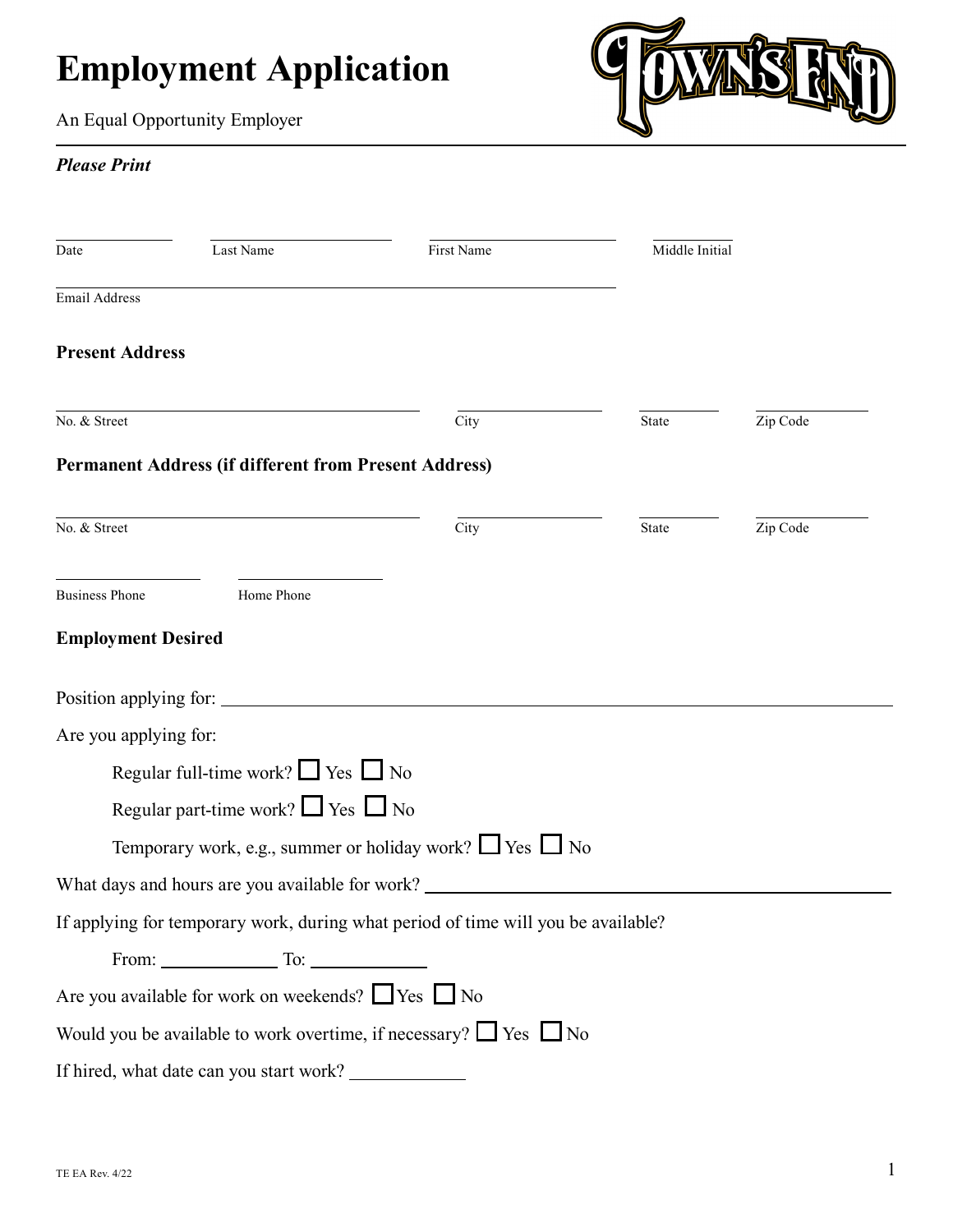An Equal Opportunity Employer



| <b>Personal Information</b>                                                                                                                        |
|----------------------------------------------------------------------------------------------------------------------------------------------------|
| How did you hear about our company and this job opening?                                                                                           |
|                                                                                                                                                    |
| Have you ever applied to or worked for our company before? $\Box$ Yes $\Box$ No                                                                    |
| If yes, when? $\sqrt{\frac{2}{1-\frac{1}{2}} + \frac{1}{2-\frac{1}{2}} + \frac{1}{2-\frac{1}{2}}}$                                                 |
|                                                                                                                                                    |
|                                                                                                                                                    |
| If hired, would you have a reliable means of transportation to and from work? $\Box$ Yes $\Box$ No                                                 |
| Are you at least 18 years old? $\Box$ Yes $\Box$ No<br>(If under 18, hire is subject to verification of work permit and any restrictions therein.) |
| Are you able to perform the essential functions of the job for which you are applying, either with or without                                      |
| reasonable accommodation? $\Box$ Yes $\Box$ No                                                                                                     |
| If no, describe the functions that cannot be performed.                                                                                            |
|                                                                                                                                                    |

*(Note: We comply with the ADA and consider reasonable accommodation measures that may be necessary for eligible applicants/ employees to perform essential functions. Hire may be subject to passing a medical examination, and to skill and agility tests.)*

We may refuse to hire relatives of present employees if doing so could result in actual or potential problems in supervision, security, safety, or morale, or if doing so could create conflicts of interest.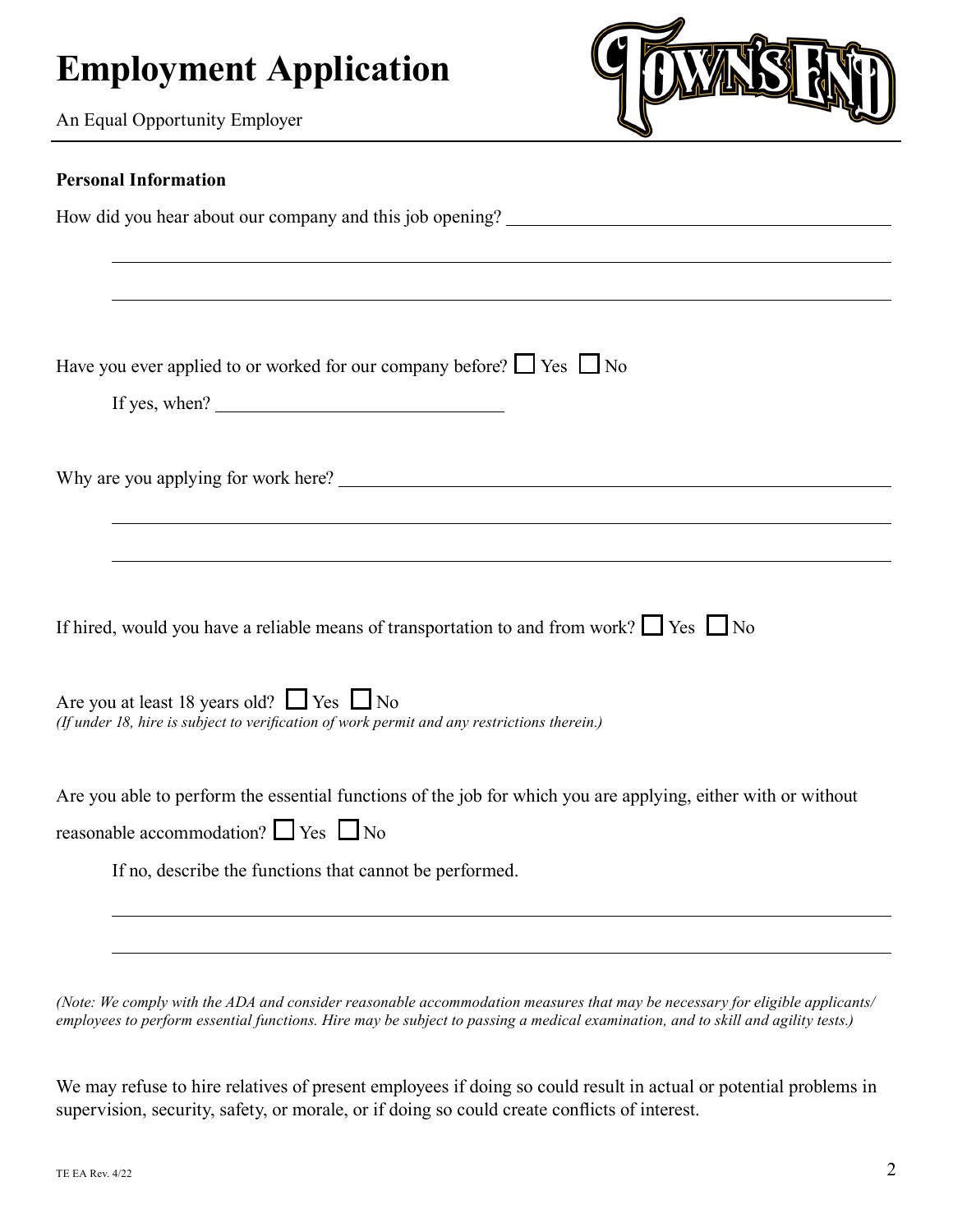An Equal Opportunity Employer



### **Education, Training, & Experience**

| High School                            |      |       |          |
|----------------------------------------|------|-------|----------|
|                                        |      |       |          |
| Did you graduate? $\Box$ Yes $\Box$ No |      |       |          |
|                                        |      |       |          |
| College/University                     |      |       |          |
| Name                                   |      |       |          |
| No. & Street                           | City | State | Zip Code |
|                                        |      |       |          |
| Did you graduate? $\Box$ Yes $\Box$ No |      |       |          |
|                                        |      |       |          |
| Vocational/Business                    |      |       |          |
| Name                                   |      |       |          |
| No. & Street                           | City | State | Zip Code |
|                                        |      |       |          |
| Did you graduate? $\Box$ Yes $\Box$ No |      |       |          |
| Degree or Diploma:                     |      |       |          |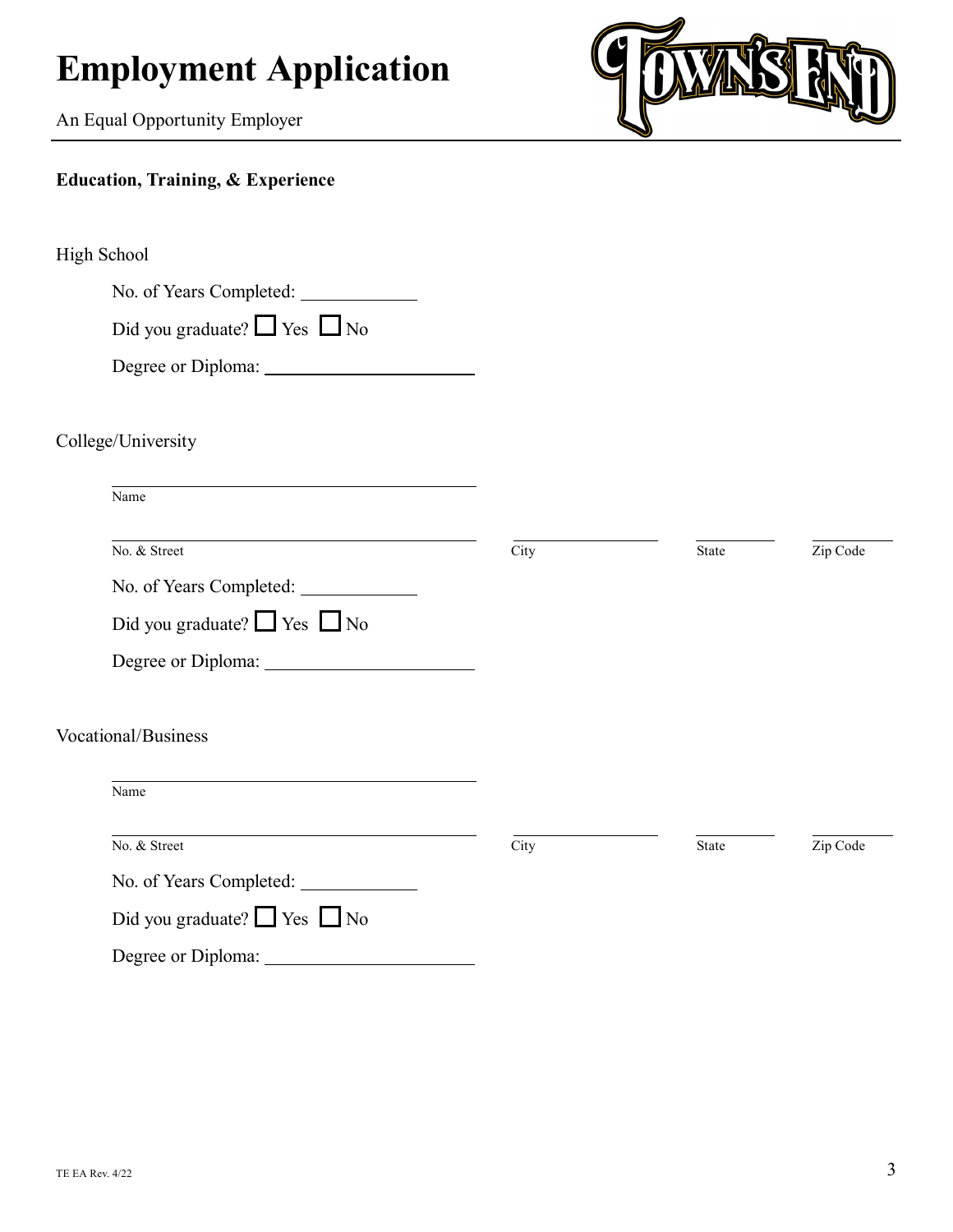An Equal Opportunity Employer



### **Education, Training, & Experience (cont.)**

Health Care Training

| Name                                   |      |       |          |
|----------------------------------------|------|-------|----------|
| No. & Street                           | City | State | Zip Code |
| No. of Years Completed:                |      |       |          |
| Did you graduate? $\Box$ Yes $\Box$ No |      |       |          |
| Degree or Diploma:                     |      |       |          |

Do you have any other experience, training, qualifications, or skills that you feel make you especially suited for

work here?  $\Box$  Yes  $\Box$  No

If so, please explain: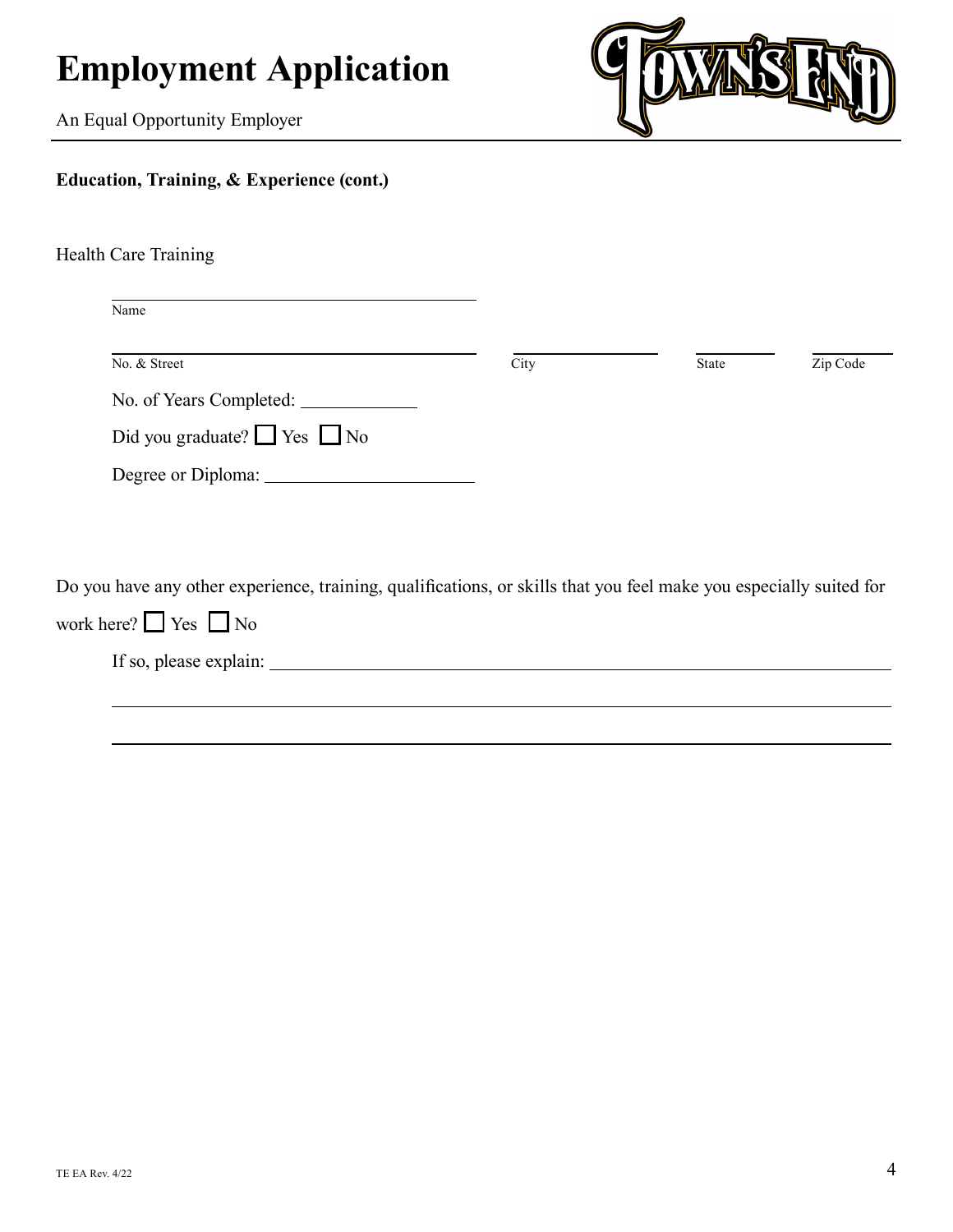An Equal Opportunity Employer

| Answer the following questions if applicable:                                                                                                                                                                  |                   |
|----------------------------------------------------------------------------------------------------------------------------------------------------------------------------------------------------------------|-------------------|
| Are you licensed/certified for the job applied for? $\Box$ Yes $\Box$ No                                                                                                                                       |                   |
| Name of license/certification:                                                                                                                                                                                 |                   |
|                                                                                                                                                                                                                |                   |
| Has your license/certification ever been revoked or suspended? $\Box$ Yes $\Box$ No                                                                                                                            |                   |
| If yes, state reason(s), date of revocation or suspension, and date of reinstatement:                                                                                                                          |                   |
|                                                                                                                                                                                                                |                   |
|                                                                                                                                                                                                                |                   |
| <b>Employment History</b><br>List below all present and past employment starting with your most recent employer (last five years is sufficient). You must complete<br>this section even if attaching a resume. |                   |
| Name of Employer                                                                                                                                                                                               | Phone Number      |
| Type of Business                                                                                                                                                                                               | Supervisor's Name |

Reason for Leaving

| Dates of Employment: |      |                |  |  |
|----------------------|------|----------------|--|--|
|                      | From | T <sub>o</sub> |  |  |
|                      |      |                |  |  |

May we contact this employer for a reference?  $\Box$  Yes  $\Box$  No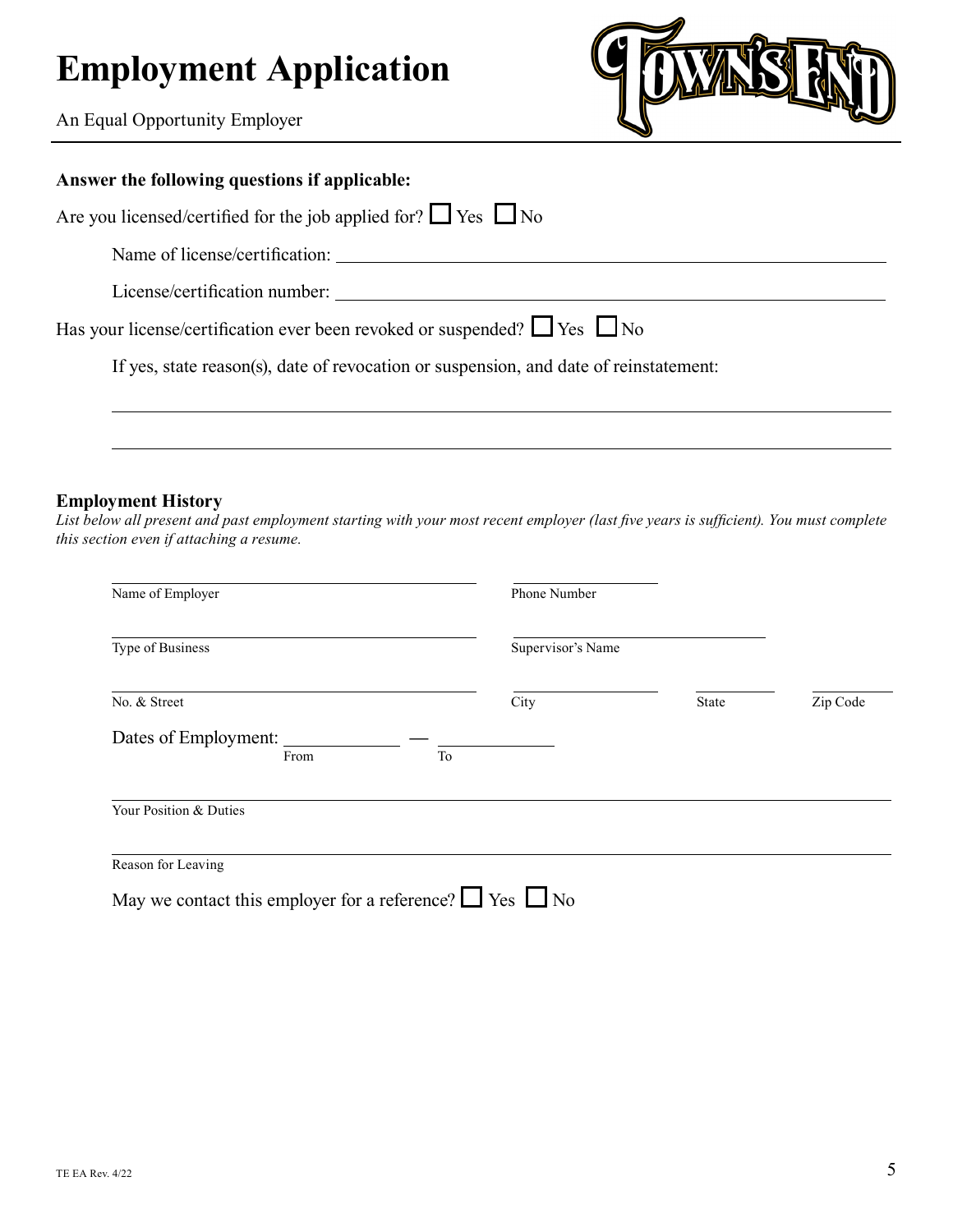

### **Employment History (cont.)**

| Name of Employer                                                                         | Phone Number      |       |          |
|------------------------------------------------------------------------------------------|-------------------|-------|----------|
| Type of Business                                                                         | Supervisor's Name |       |          |
| No. & Street                                                                             | City              | State | Zip Code |
| Dates of Employment:<br>T <sub>o</sub><br>From                                           |                   |       |          |
| Your Position & Duties                                                                   |                   |       |          |
|                                                                                          |                   |       |          |
| Reason for Leaving<br>May we contact this employer for a reference? $\Box$ Yes $\Box$ No |                   |       |          |
|                                                                                          | Phone Number      |       |          |
| Type of Business                                                                         | Supervisor's Name |       |          |
| No. & Street                                                                             | City              | State |          |
| Name of Employer<br>Dates of Employment:<br><b>To</b><br>From                            |                   |       | Zip Code |
| Your Position & Duties                                                                   |                   |       |          |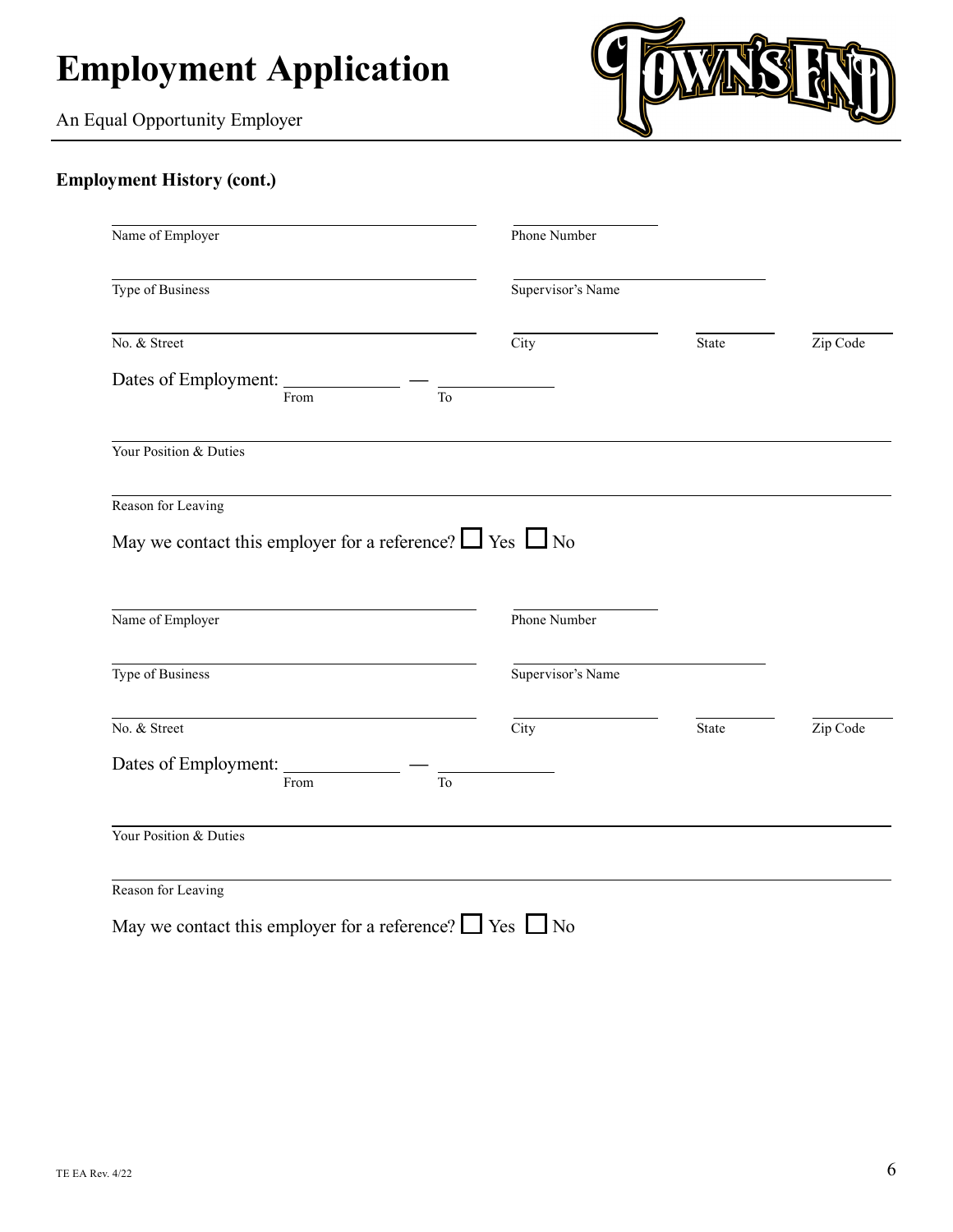

### **Employment History (cont.)**

| Name of Employer                                                                         | Phone Number      |       |          |
|------------------------------------------------------------------------------------------|-------------------|-------|----------|
| Type of Business                                                                         | Supervisor's Name |       |          |
| No. & Street                                                                             | City              | State | Zip Code |
| Dates of Employment:<br>T <sub>o</sub><br>From                                           |                   |       |          |
| Your Position & Duties                                                                   |                   |       |          |
|                                                                                          |                   |       |          |
| Reason for Leaving<br>May we contact this employer for a reference? $\Box$ Yes $\Box$ No |                   |       |          |
|                                                                                          | Phone Number      |       |          |
| Type of Business                                                                         | Supervisor's Name |       |          |
|                                                                                          | $\overline{City}$ | State |          |
| Name of Employer<br>No. & Street<br>Dates of Employment:<br><b>To</b><br>From            |                   |       | Zip Code |
| Your Position & Duties                                                                   |                   |       |          |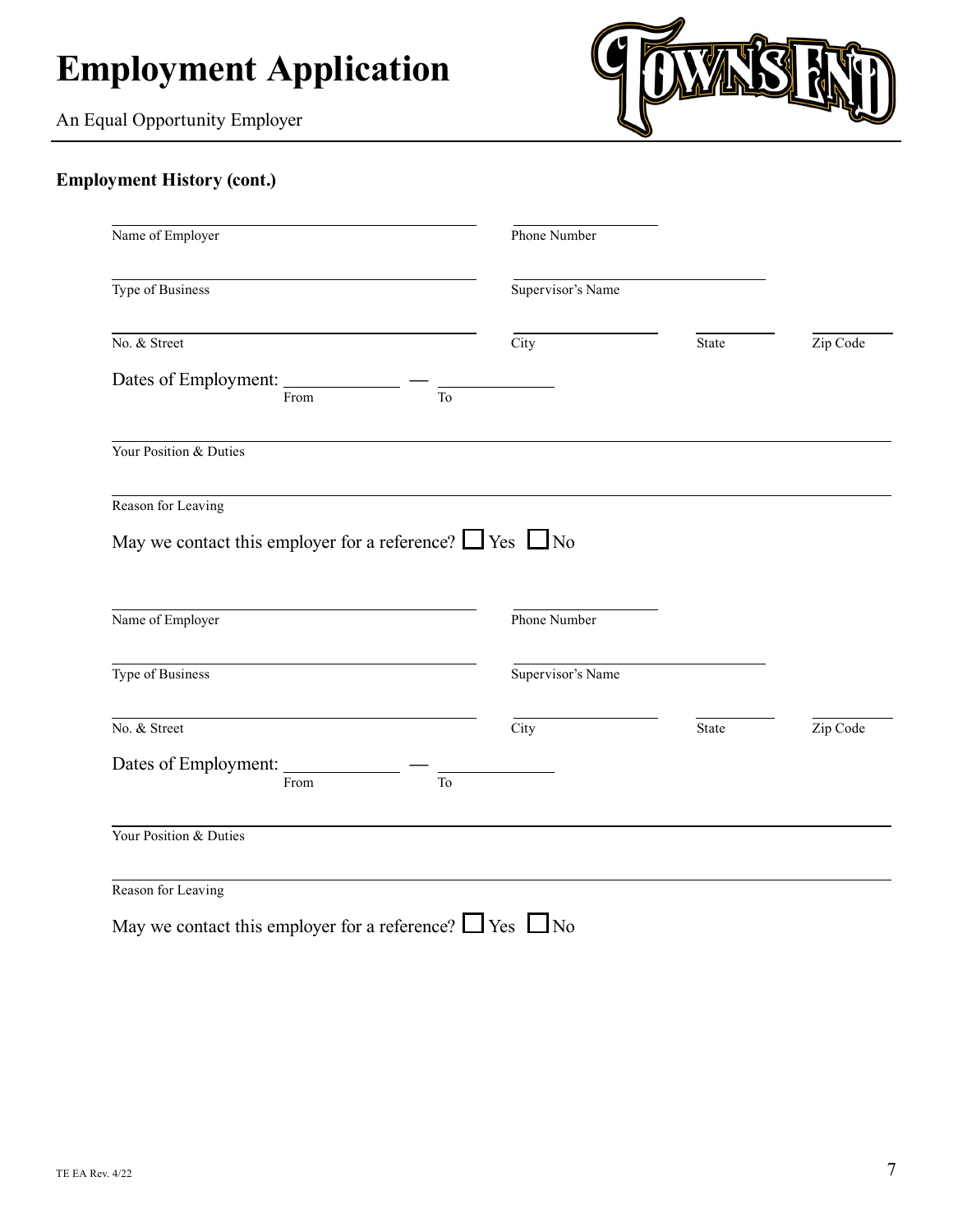

#### **References**

*List below three persons not related to you who have knowledge of your work performance within the last three years.*

| Name         | Phone Number            |              |          |
|--------------|-------------------------|--------------|----------|
| No. & Street | City                    | State        | Zip Code |
| Occupation   | No. of Years Acquainted |              |          |
| Name         | Phone Number            |              |          |
| No. & Street | City                    | <b>State</b> | Zip Code |
| Occupation   | No. of Years Acquainted |              |          |
| Name         | Phone Number            |              |          |
| No. & Street | City                    | State        | Zip Code |
| Occupation   | No. of Years Acquainted |              |          |